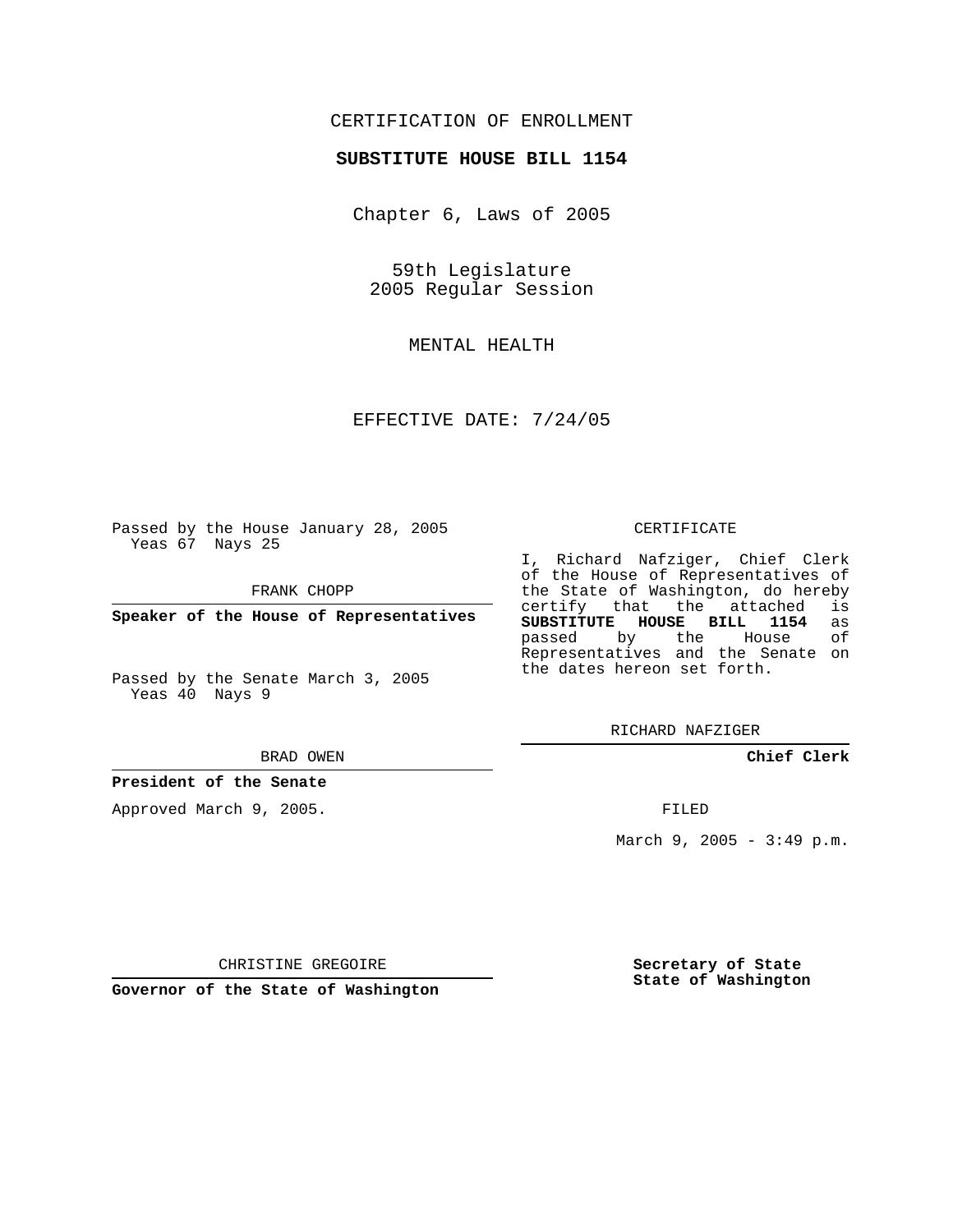# **SUBSTITUTE HOUSE BILL 1154** \_\_\_\_\_\_\_\_\_\_\_\_\_\_\_\_\_\_\_\_\_\_\_\_\_\_\_\_\_\_\_\_\_\_\_\_\_\_\_\_\_\_\_\_\_

\_\_\_\_\_\_\_\_\_\_\_\_\_\_\_\_\_\_\_\_\_\_\_\_\_\_\_\_\_\_\_\_\_\_\_\_\_\_\_\_\_\_\_\_\_

Passed Legislature - 2005 Regular Session

# **State of Washington 59th Legislature 2005 Regular Session**

**By** House Committee on Financial Institutions & Insurance (originally sponsored by Representatives Schual-Berke, Campbell, Kirby, Jarrett, Green, Kessler, Simpson, Clibborn, Hasegawa, Appleton, Moeller, Kagi, Ormsby, Chase, McCoy, Kilmer, Williams, O'Brien, P. Sullivan, Tom, Morrell, Fromhold, Dunshee, Lantz, McIntire, Sells, Murray, Kenney, Haigh, Darneille, McDermott, Dickerson, Santos and Linville)

READ FIRST TIME 01/24/05.

 AN ACT Relating to mental health parity; amending RCW 48.21.240, 48.44.340, and 48.46.290; adding new sections to chapter 41.05 RCW; adding a new section to chapter 48.21 RCW; adding a new section to chapter 48.44 RCW; adding a new section to chapter 48.46 RCW; adding new sections to chapter 70.47 RCW; adding a new section to chapter 48.02 RCW; and creating a new section.

7 BE IT ENACTED BY THE LEGISLATURE OF THE STATE OF WASHINGTON:

 NEW SECTION. **Sec. 1.** The legislature finds that the costs of leaving mental disorders untreated or undertreated are significant, and often include: Decreased job productivity, loss of employment, increased disability costs, deteriorating school performance, increased use of other health services, treatment delays leading to more costly treatments, suicide, family breakdown and impoverishment, and institutionalization, whether in hospitals, juvenile detention, jails, or prisons.

16 Treatable mental disorders are prevalent and often have a high 17 impact on health and productive life. The legislature finds that the 18 potential benefits of improved access to mental health services are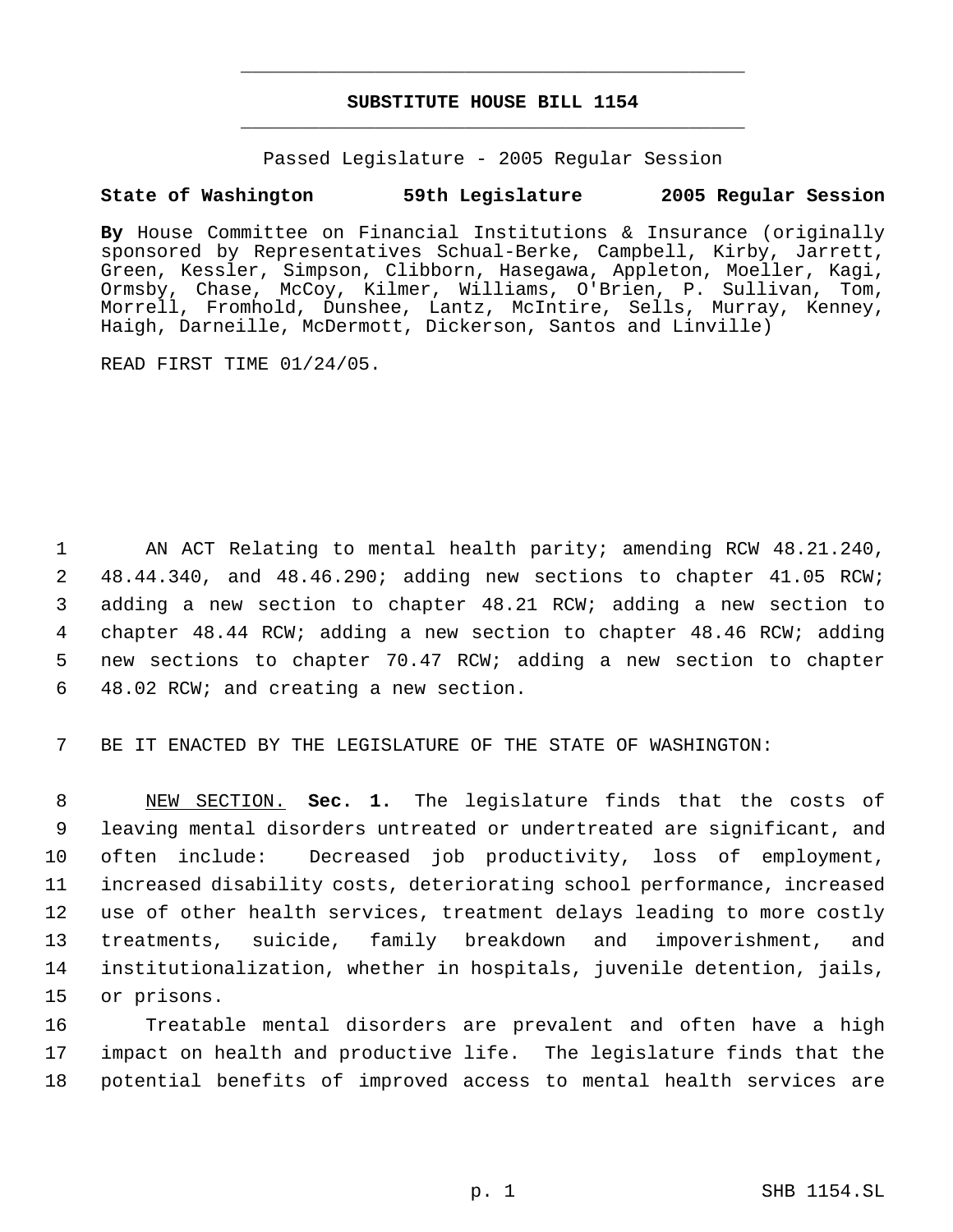significant. Additionally, the legislature declares that it is not cost-effective to treat persons with mental disorders differently than persons with medical and surgical disorders.

 Therefore, the legislature intends to require that insurance coverage be at parity for mental health services, which means this coverage be delivered under the same terms and conditions as medical and surgical services.

 NEW SECTION. **Sec. 2.** A new section is added to chapter 41.05 RCW to read as follows:

 (1) For the purposes of this section, "mental health services" means medically necessary outpatient and inpatient services provided to treat mental disorders covered by the diagnostic categories listed in the most current version of the diagnostic and statistical manual of mental disorders, published by the American psychiatric association, on the effective date of this section, or such subsequent date as may be provided by the administrator by rule, consistent with the purposes of this act, with the exception of the following categories, codes, and services: (a) Substance related disorders; (b) life transition problems, currently referred to as "V" codes, and diagnostic codes 302 through 302.9 as found in the diagnostic and statistical manual of mental disorders, 4th edition, published by the American psychiatric association; (c) skilled nursing facility services, home health care, residential treatment, and custodial care; and (d) court ordered treatment unless the authority's or contracted insuring entity's medical director determines the treatment to be medically necessary.

 (2) All health benefit plans offered to public employees and their covered dependents under this chapter that provide coverage for medical and surgical services shall provide:

 (a) For all health benefit plans established or renewed on or after January 1, 2006, coverage for:

 (i) Mental health services. The copayment or coinsurance for mental health services may be no more than the copayment or coinsurance for medical and surgical services otherwise provided under the health benefit plan. Wellness and preventive services that are provided or reimbursed at a lesser copayment, coinsurance, or other cost sharing than other medical and surgical services are excluded from this comparison; and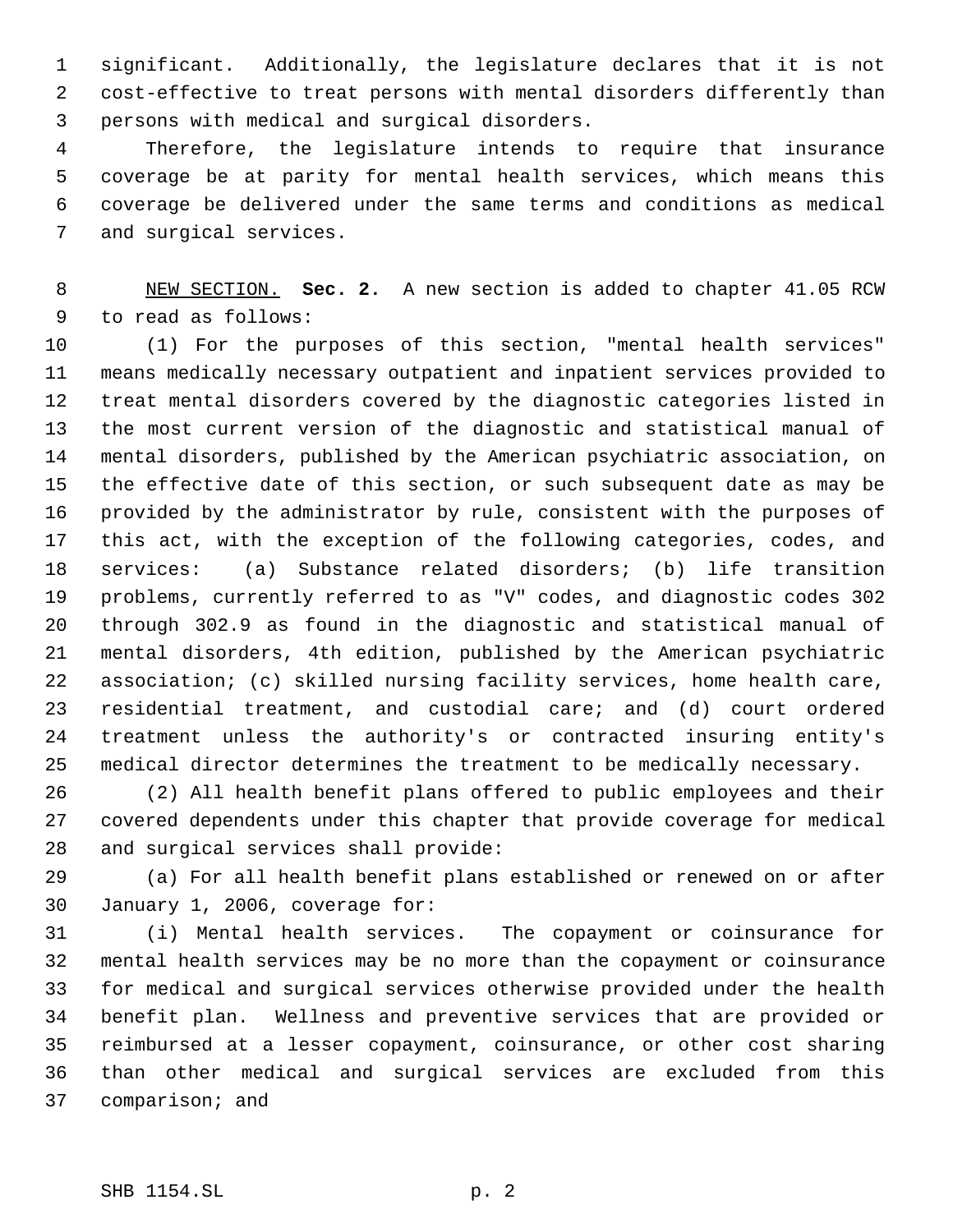(ii) Prescription drugs intended to treat any of the disorders covered in subsection (1) of this section to the same extent, and under the same terms and conditions, as other prescription drugs covered by the health benefit plan.

 (b) For all health benefit plans established or renewed on or after January 1, 2008, coverage for:

 (i) Mental health services. The copayment or coinsurance for mental health services may be no more than the copayment or coinsurance for medical and surgical services otherwise provided under the health benefit plan. Wellness and preventive services that are provided or reimbursed at a lesser copayment, coinsurance, or other cost sharing than other medical and surgical services are excluded from this comparison. If the health benefit plan imposes a maximum out-of-pocket limit or stop loss, it shall be a single limit or stop loss for medical, surgical, and mental health services; and

 (ii) Prescription drugs intended to treat any of the disorders covered in subsection (1) of this section to the same extent, and under the same terms and conditions, as other prescription drugs covered by the health benefit plan.

 (c) For all health benefit plans established or renewed on or after July 1, 2010, coverage for:

 (i) Mental health services. The copayment or coinsurance for mental health services may be no more than the copayment or coinsurance for medical and surgical services otherwise provided under the health benefit plan. Wellness and preventive services that are provided or reimbursed at a lesser copayment, coinsurance, or other cost sharing than other medical and surgical services are excluded from this comparison. If the health benefit plan imposes a maximum out-of-pocket limit or stop loss, it shall be a single limit or stop loss for medical, surgical, and mental health services. If the health benefit plan imposes any deductible, mental health services shall be included with medical and surgical services for the purpose of meeting the deductible requirement. Treatment limitations or any other financial requirements on coverage for mental health services are only allowed if the same limitations or requirements are imposed on coverage for medical and surgical services; and

(ii) Prescription drugs intended to treat any of the disorders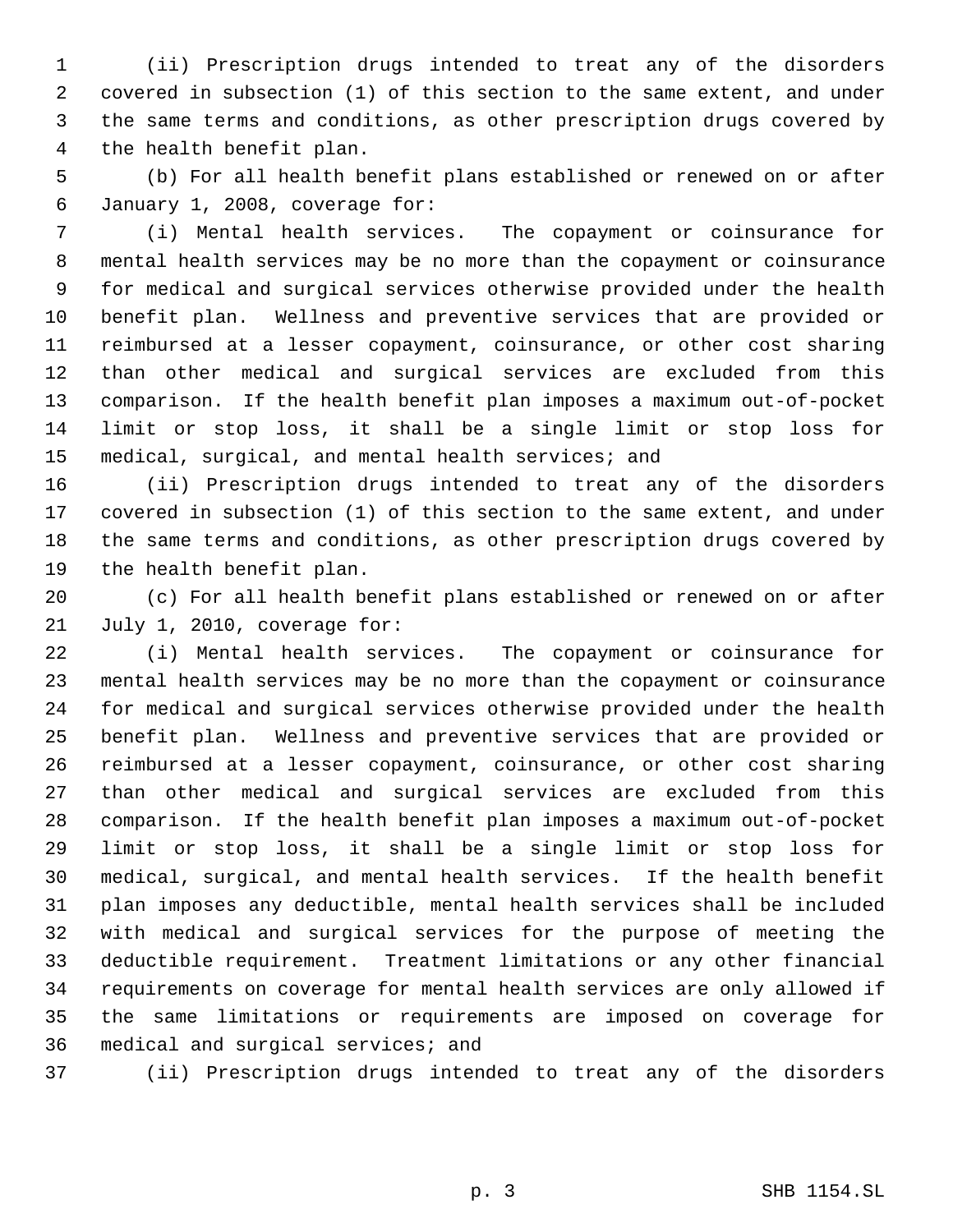covered in subsection (1) of this section to the same extent, and under the same terms and conditions, as other prescription drugs covered by the health benefit plan.

 (3) In meeting the requirements of subsection (2)(a) and (b) of this section, health benefit plans may not reduce the number of mental health outpatient visits or mental health inpatient days below the level in effect on July 1, 2002.

 (4) This section does not prohibit a requirement that mental health services be medically necessary as determined by the medical director or designee, if a comparable requirement is applicable to medical and surgical services.

 (5) Nothing in this section shall be construed to prevent the management of mental health services.

 (6) The administrator will consider care management techniques for mental health services, including but not limited to: (a) Authorized treatment plans; (b) preauthorization requirements based on the type of service; (c) concurrent and retrospective utilization review; (d) utilization management practices; (e) discharge coordination and planning; and (f) contracting with and using a network of participating providers.

 NEW SECTION. **Sec. 3.** A new section is added to chapter 48.21 RCW to read as follows:

 (1) For the purposes of this section, "mental health services" means medically necessary outpatient and inpatient services provided to treat mental disorders covered by the diagnostic categories listed in the most current version of the diagnostic and statistical manual of mental disorders, published by the American psychiatric association, on the effective date of this section, or such subsequent date as may be provided by the insurance commissioner by rule, consistent with the purposes of this act, with the exception of the following categories, codes, and services: (a) Substance related disorders; (b) life transition problems, currently referred to as "V" codes, and diagnostic codes 302 through 302.9 as found in the diagnostic and statistical manual of mental disorders, 4th edition, published by the American psychiatric association; (c) skilled nursing facility services, home health care, residential treatment, and custodial care; and (d) court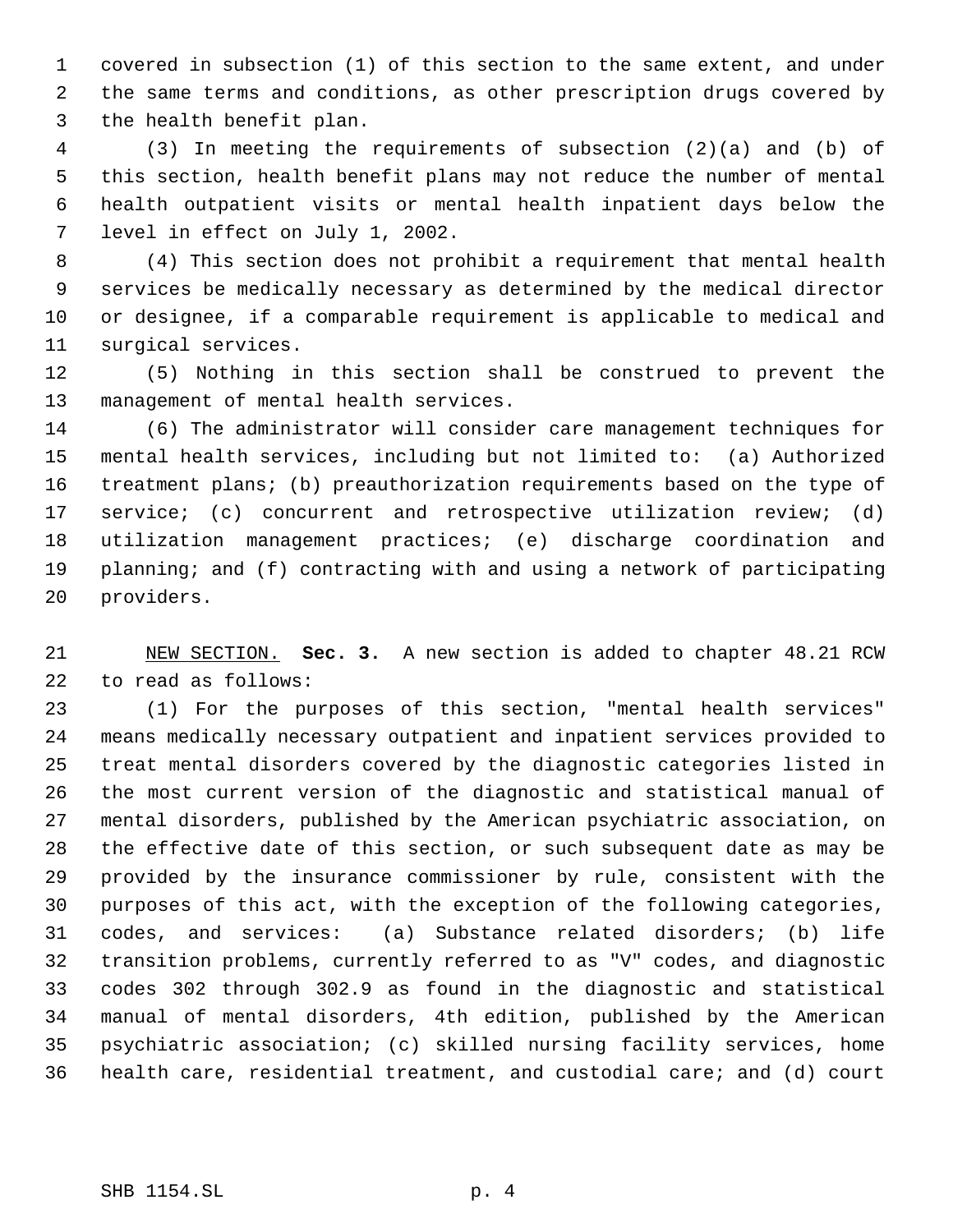ordered treatment unless the insurer's medical director or designee determines the treatment to be medically necessary.

 (2) All group disability insurance contracts and blanket disability insurance contracts providing health benefit plans that provide coverage for medical and surgical services shall provide:

 (a) For all health benefit plans established or renewed on or after January 1, 2006, for groups of more than fifty employees coverage for: (i) Mental health services. The copayment or coinsurance for

 mental health services may be no more than the copayment or coinsurance for medical and surgical services otherwise provided under the health benefit plan. Wellness and preventive services that are provided or reimbursed at a lesser copayment, coinsurance, or other cost sharing than other medical and surgical services are excluded from this comparison; and

 (ii) Prescription drugs intended to treat any of the disorders covered in subsection (1) of this section to the same extent, and under the same terms and conditions, as other prescription drugs covered by the health benefit plan.

 (b) For all health benefit plans established or renewed on or after January 1, 2008, for groups of more than fifty employees coverage for: (i) Mental health services. The copayment or coinsurance for mental health services may be no more than the copayment or coinsurance for medical and surgical services otherwise provided under the health benefit plan. Wellness and preventive services that are provided or reimbursed at a lesser copayment, coinsurance, or other cost sharing than other medical and surgical services are excluded from this comparison. If the health benefit plan imposes a maximum out-of-pocket limit or stop loss, it shall be a single limit or stop loss for medical, surgical, and mental health services; and

 (ii) Prescription drugs intended to treat any of the disorders covered in subsection (1) of this section to the same extent, and under the same terms and conditions, as other prescription drugs covered by the health benefit plan.

 (c) For all health benefit plans established or renewed on or after July 1, 2010, for groups of more than fifty employees coverage for:

 (i) Mental health services. The copayment or coinsurance for mental health services may be no more than the copayment or coinsurance for medical and surgical services otherwise provided under the health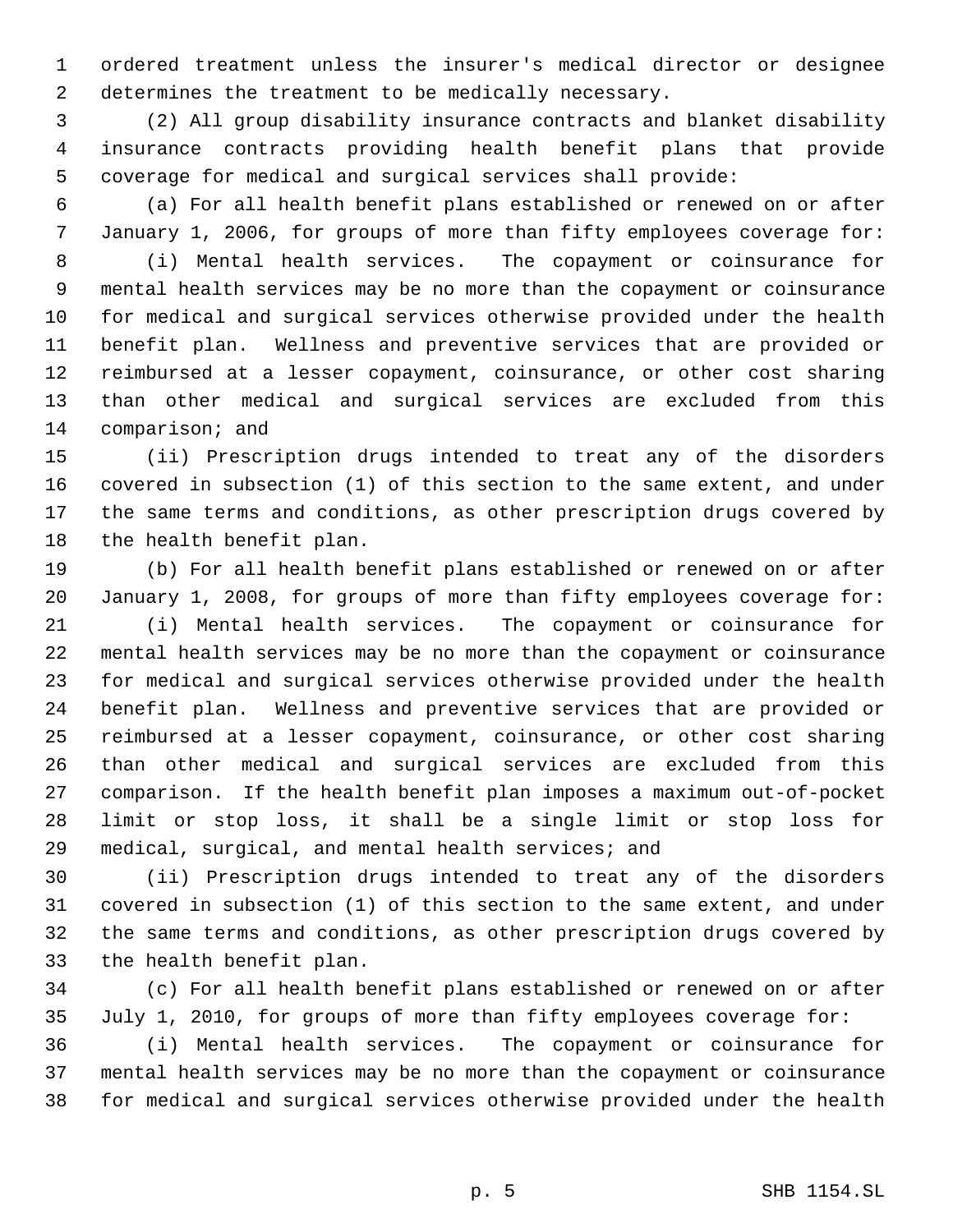benefit plan. Wellness and preventive services that are provided or reimbursed at a lesser copayment, coinsurance, or other cost sharing than other medical and surgical services are excluded from this comparison. If the health benefit plan imposes a maximum out-of-pocket limit or stop loss, it shall be a single limit or stop loss for medical, surgical, and mental health services. If the health benefit plan imposes any deductible, mental health services shall be included with medical and surgical services for the purpose of meeting the deductible requirement. Treatment limitations or any other financial requirements on coverage for mental health services are only allowed if the same limitations or requirements are imposed on coverage for 12 medical and surgical services; and

 (ii) Prescription drugs intended to treat any of the disorders covered in subsection (1) of this section to the same extent, and under the same terms and conditions, as other prescription drugs covered by the health benefit plan.

 (3) In meeting the requirements of subsection (2)(a) and (b) of this section, health benefit plans may not reduce the number of mental health outpatient visits or mental health inpatient days below the level in effect on July 1, 2002.

 (4) This section does not prohibit a requirement that mental health services be medically necessary as determined by the medical director or designee, if a comparable requirement is applicable to medical and surgical services.

 (5) Nothing in this section shall be construed to prevent the management of mental health services.

 NEW SECTION. **Sec. 4.** A new section is added to chapter 48.44 RCW to read as follows:

 (1) For the purposes of this section, "mental health services" means medically necessary outpatient and inpatient services provided to treat mental disorders covered by the diagnostic categories listed in the most current version of the diagnostic and statistical manual of mental disorders, published by the American psychiatric association, on the effective date of this section, or such subsequent date as may be provided by the insurance commissioner by rule, consistent with the purposes of this act, with the exception of the following categories, codes, and services: (a) Substance related disorders; (b) life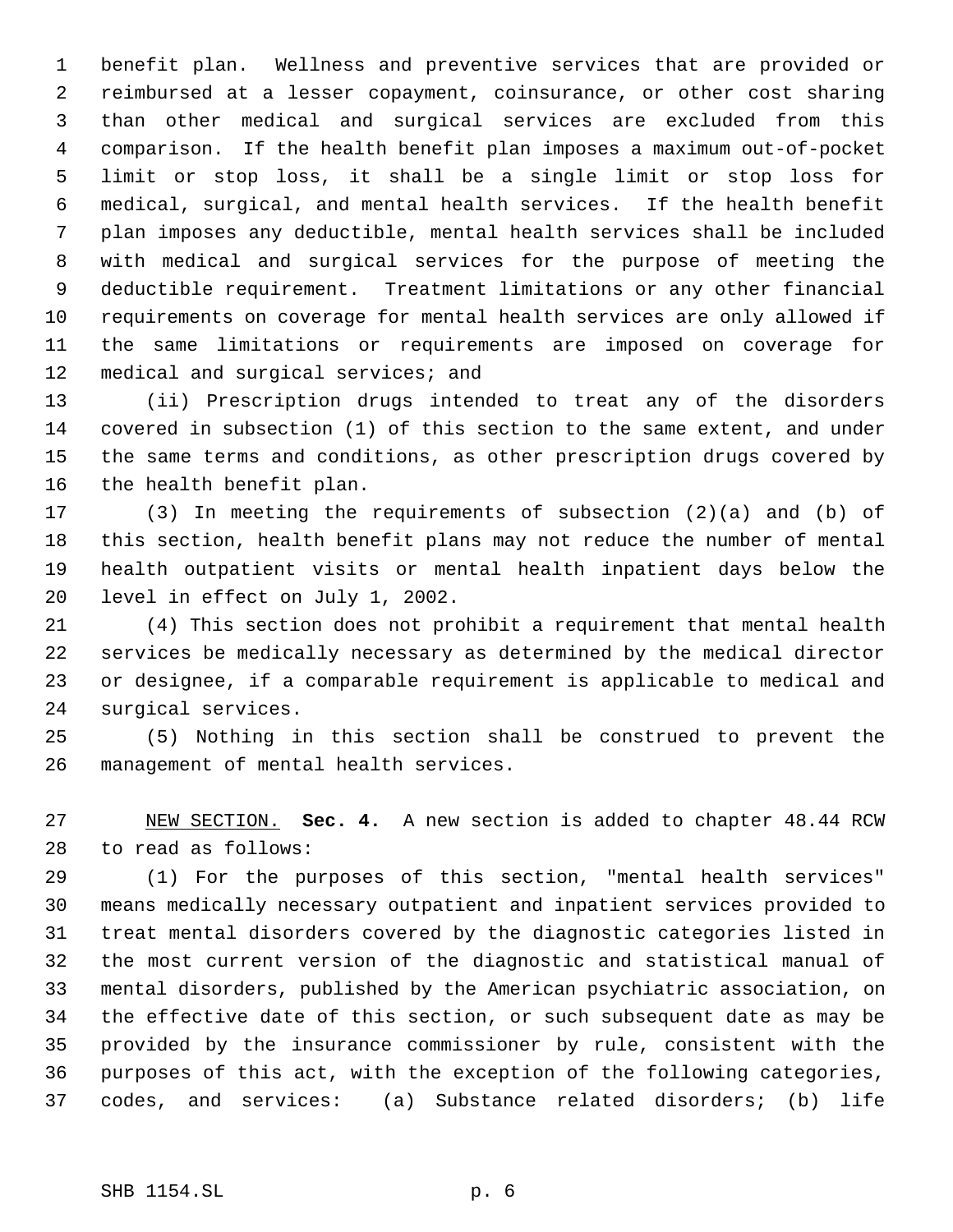transition problems, currently referred to as "V" codes, and diagnostic codes 302 through 302.9 as found in the diagnostic and statistical manual of mental disorders, 4th edition, published by the American psychiatric association; (c) skilled nursing facility services, home health care, residential treatment, and custodial care; and (d) court ordered treatment unless the health care service contractor's medical director or designee determines the treatment to be medically necessary.

 (2) All health service contracts providing health benefit plans that provide coverage for medical and surgical services shall provide:

 (a) For all health benefit plans established or renewed on or after January 1, 2006, for groups of more than fifty employees coverage for:

 (i) Mental health services. The copayment or coinsurance for mental health services may be no more than the copayment or coinsurance for medical and surgical services otherwise provided under the health benefit plan. Wellness and preventive services that are provided or reimbursed at a lesser copayment, coinsurance, or other cost sharing than other medical and surgical services are excluded from this comparison; and

 (ii) Prescription drugs intended to treat any of the disorders covered in subsection (1) of this section to the same extent, and under the same terms and conditions, as other prescription drugs covered by the health benefit plan.

 (b) For all health benefit plans established or renewed on or after January 1, 2008, for groups of more than fifty employees coverage for:

 (i) Mental health services. The copayment or coinsurance for mental health services may be no more than the copayment or coinsurance for medical and surgical services otherwise provided under the health benefit plan. Wellness and preventive services that are provided or reimbursed at a lesser copayment, coinsurance, or other cost sharing than other medical and surgical services are excluded from this comparison. If the health benefit plan imposes a maximum out-of-pocket limit or stop loss, it shall be a single limit or stop loss for medical, surgical, and mental health services; and

 (ii) Prescription drugs intended to treat any of the disorders covered in subsection (1) of this section to the same extent, and under the same terms and conditions, as other prescription drugs covered by the health benefit plan.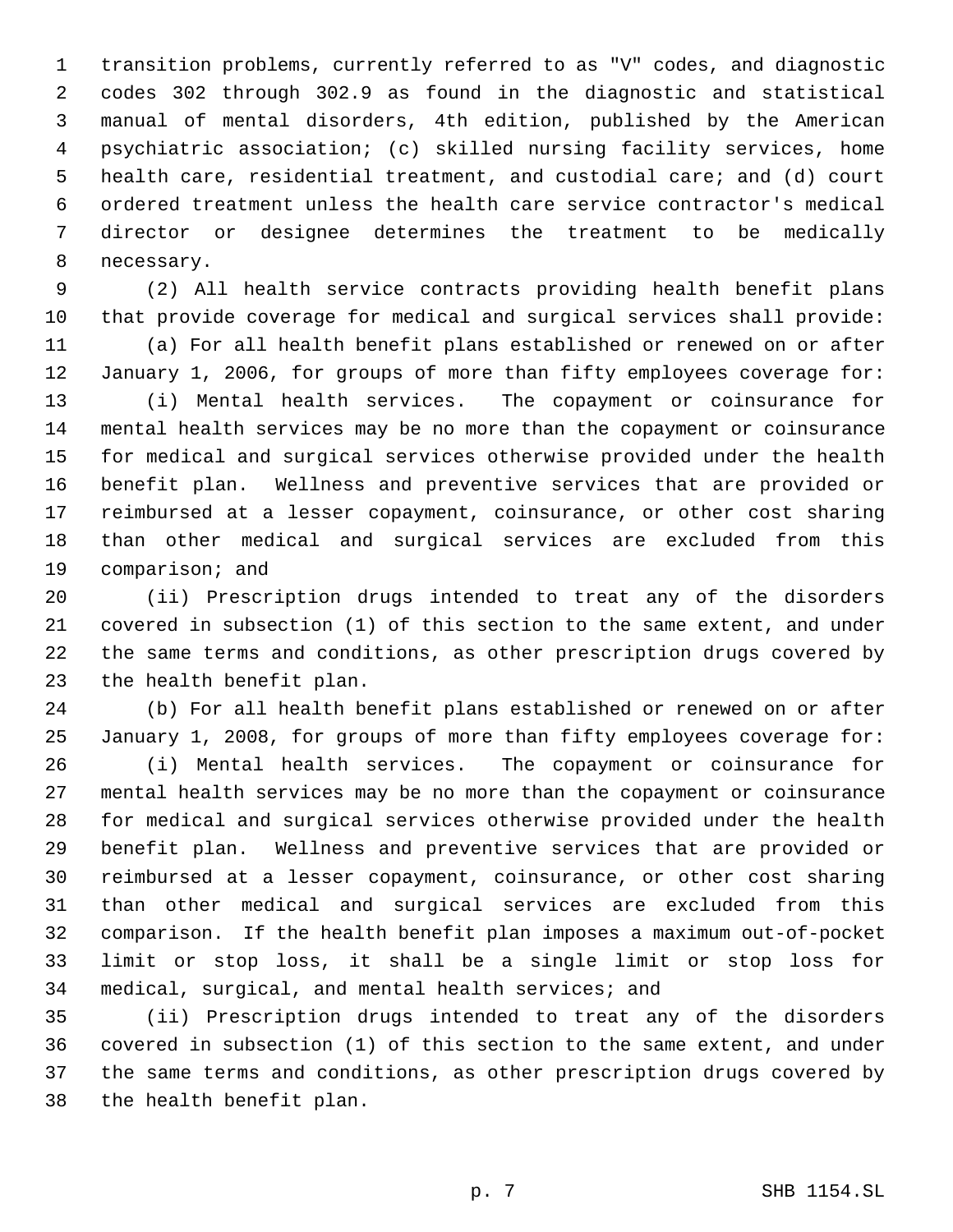(c) For all health benefit plans established or renewed on or after July 1, 2010, for groups of more than fifty employees coverage for:

 (i) Mental health services. The copayment or coinsurance for mental health services may be no more than the copayment or coinsurance for medical and surgical services otherwise provided under the health benefit plan. Wellness and preventive services that are provided or reimbursed at a lesser copayment, coinsurance, or other cost sharing than other medical and surgical services are excluded from this comparison. If the health benefit plan imposes a maximum out-of-pocket limit or stop loss, it shall be a single limit or stop loss for medical, surgical, and mental health services. If the health benefit plan imposes any deductible, mental health services shall be included with medical and surgical services for the purpose of meeting the deductible requirement. Treatment limitations or any other financial requirements on coverage for mental health services are only allowed if the same limitations or requirements are imposed on coverage for medical and surgical services; and

 (ii) Prescription drugs intended to treat any of the disorders covered in subsection (1) of this section to the same extent, and under the same terms and conditions, as other prescription drugs covered by the health benefit plan.

 (3) In meeting the requirements of subsection (2)(a) and (b) of this section, health benefit plans may not reduce the number of mental health outpatient visits or mental health inpatient days below the level in effect on July 1, 2002.

 (4) This section does not prohibit a requirement that mental health services be medically necessary as determined by the medical director or designee, if a comparable requirement is applicable to medical and surgical services.

 (5) Nothing in this section shall be construed to prevent the management of mental health services.

 NEW SECTION. **Sec. 5.** A new section is added to chapter 48.46 RCW to read as follows:

 (1) For the purposes of this section, "mental health services" means medically necessary outpatient and inpatient services provided to treat mental disorders covered by the diagnostic categories listed in the most current version of the diagnostic and statistical manual of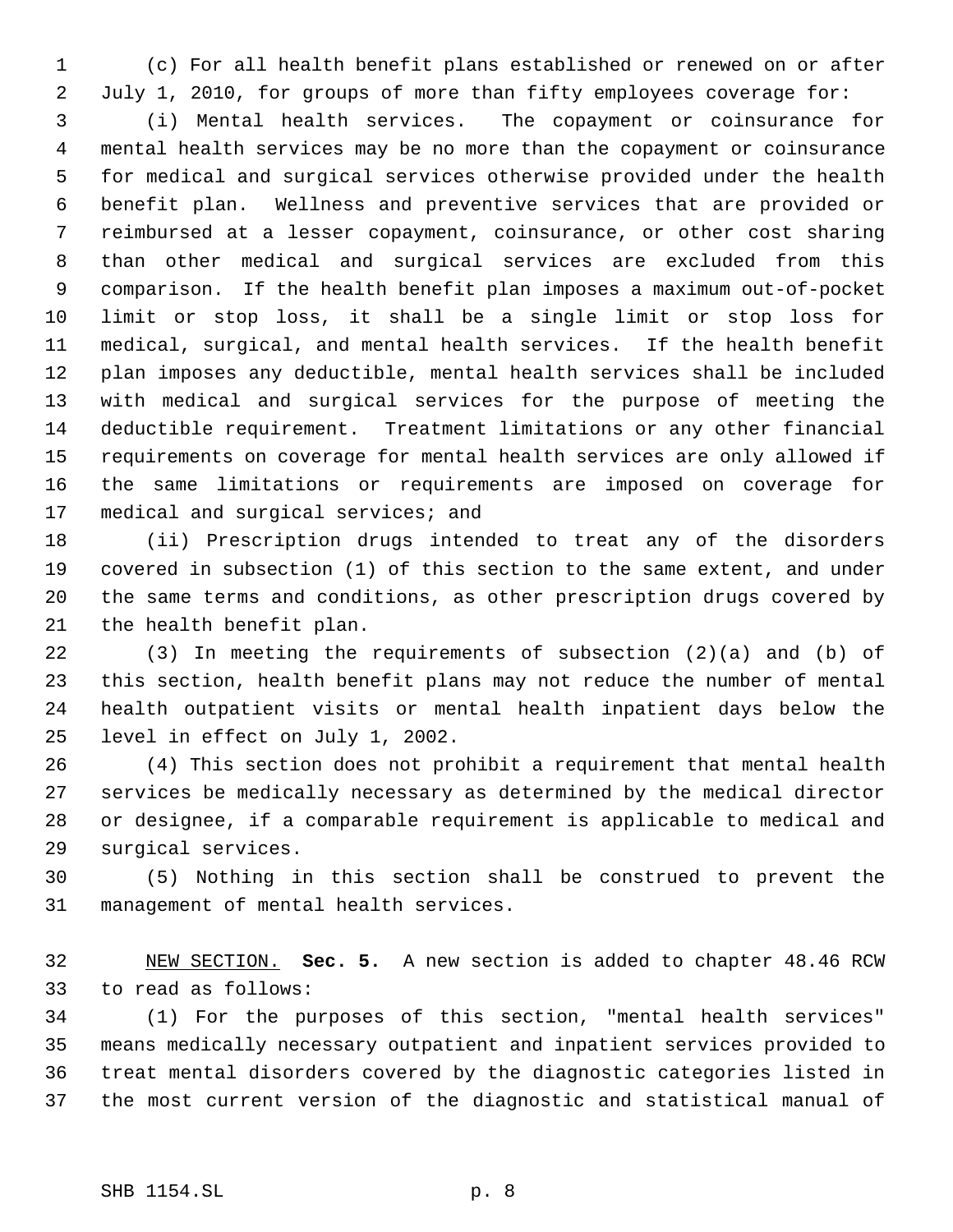mental disorders, published by the American psychiatric association, on the effective date of this section, or such subsequent date as may be provided by the insurance commissioner by rule, consistent with the purposes of this act, with the exception of the following categories, codes, and services: (a) Substance related disorders; (b) life transition problems, currently referred to as "V" codes, and diagnostic codes 302 through 302.9 as found in the diagnostic and statistical manual of mental disorders, 4th edition, published by the American psychiatric association; (c) skilled nursing facility services, home health care, residential treatment, and custodial care; and (d) court ordered treatment unless the health maintenance organization's medical director or designee determines the treatment to be medically necessary.

 (2) All health benefit plans offered by health maintenance organizations that provide coverage for medical and surgical services shall provide:

 (a) For all health benefit plans established or renewed on or after January 1, 2006, for groups of more than fifty employees coverage for: (i) Mental health services. The copayment or coinsurance for

 mental health services may be no more than the copayment or coinsurance for medical and surgical services otherwise provided under the health benefit plan. Wellness and preventive services that are provided or reimbursed at a lesser copayment, coinsurance, or other cost sharing than other medical and surgical services are excluded from this comparison; and

 (ii) Prescription drugs intended to treat any of the disorders covered in subsection (1) of this section to the same extent, and under the same terms and conditions, as other prescription drugs covered by the health benefit plan.

 (b) For all health benefit plans established or renewed on or after January 1, 2008, for groups of more than fifty employees coverage for: (i) Mental health services. The copayment or coinsurance for mental health services may be no more than the copayment or coinsurance for medical and surgical services otherwise provided under the health benefit plan. Wellness and preventive services that are provided or reimbursed at a lesser copayment, coinsurance, or other cost sharing than other medical and surgical services are excluded from this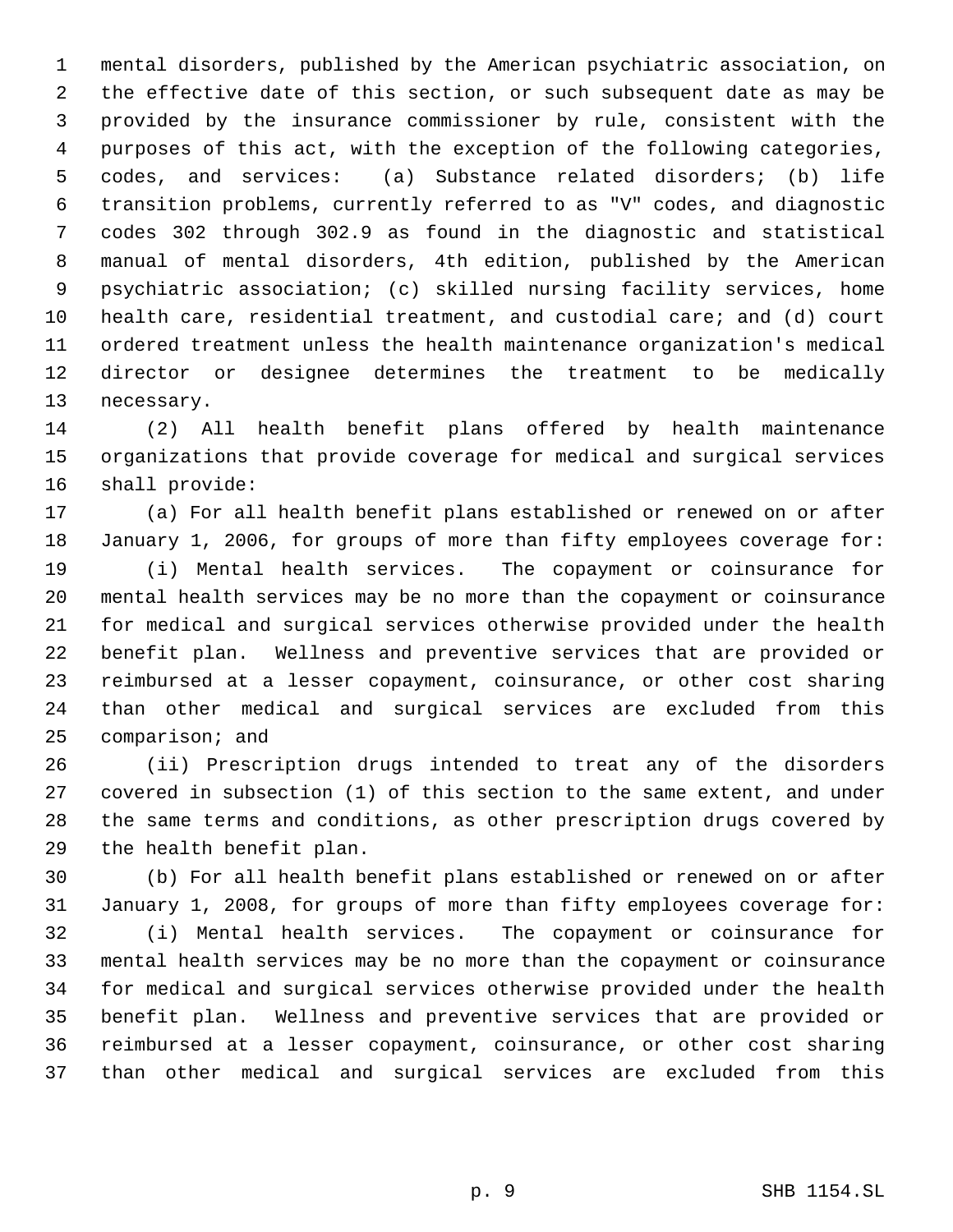comparison. If the health benefit plan imposes a maximum out-of-pocket limit or stop loss, it shall be a single limit or stop loss for medical, surgical, and mental health services; and

 (ii) Prescription drugs intended to treat any of the disorders covered in subsection (1) of this section to the same extent, and under the same terms and conditions, as other prescription drugs covered by the health benefit plan.

 (c) For all health benefit plans established or renewed on or after July 1, 2010, for groups of more than fifty employees coverage for:

 (i) Mental health services. The copayment or coinsurance for mental health services may be no more than the copayment or coinsurance for medical and surgical services otherwise provided under the health benefit plan. Wellness and preventive services that are provided or reimbursed at a lesser copayment, coinsurance, or other cost sharing than other medical and surgical services are excluded from this comparison. If the health benefit plan imposes a maximum out-of-pocket limit or stop loss, it shall be a single limit or stop loss for medical, surgical, and mental health services. If the health benefit plan imposes any deductible, mental health services shall be included with medical and surgical services for the purpose of meeting the deductible requirement. Treatment limitations or any other financial requirements on coverage for mental health services are only allowed if the same limitations or requirements are imposed on coverage for 24 medical and surgical services; and

 (ii) Prescription drugs intended to treat any of the disorders covered in subsection (1) of this section to the same extent, and under the same terms and conditions, as other prescription drugs covered by the health benefit plan.

 (3) In meeting the requirements of subsection (2)(a) and (b) of this section, health benefit plans may not reduce the number of mental health outpatient visits or mental health inpatient days below the level in effect on July 1, 2002.

 (4) This section does not prohibit a requirement that mental health services be medically necessary as determined by the medical director or designee, if a comparable requirement is applicable to medical and surgical services.

 (5) Nothing in this section shall be construed to prevent the management of mental health services.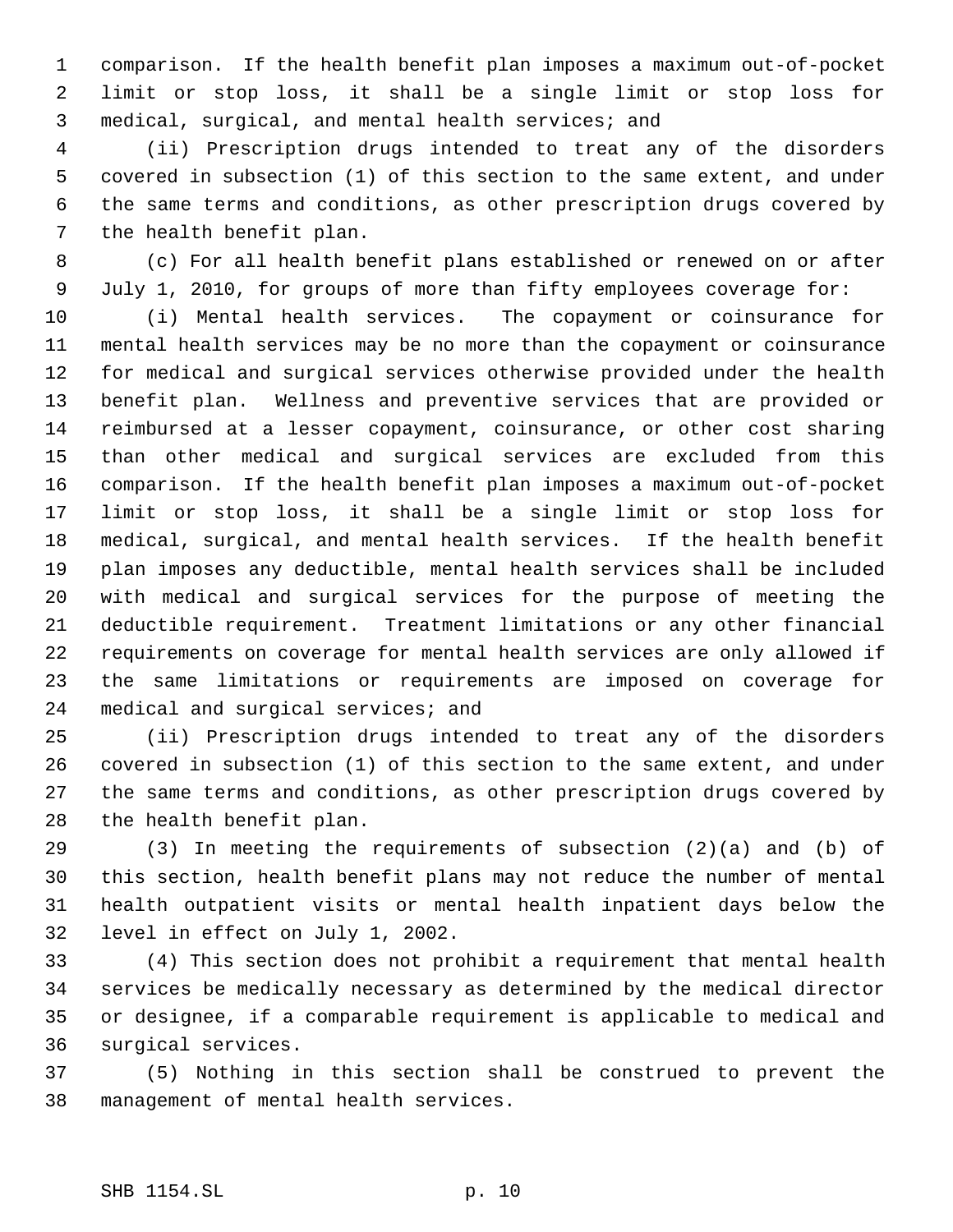NEW SECTION. **Sec. 6.** A new section is added to chapter 70.47 RCW to read as follows:

 (1) For the purposes of this section, "mental health services" means medically necessary outpatient and inpatient services provided to treat mental disorders covered by the diagnostic categories listed in the most current version of the diagnostic and statistical manual of mental disorders, published by the American psychiatric association, on the effective date of this section, or such subsequent date as may be determined by the administrator, by rule, consistent with the purposes of this act, with the exception of the following categories, codes, and services: (a) Substance related disorders; (b) life transition problems, currently referred to as "V" codes, and diagnostic codes 302 through 302.9 as found in the diagnostic and statistical manual of mental disorders, 4th edition, published by the American psychiatric association; (c) skilled nursing facility services, home health care, residential treatment, and custodial care; and (d) court ordered treatment, unless the Washington basic health plan's or contracted managed health care system's medical director or designee determines 19 the treatment to be medically necessary.

 (2)(a) Any schedule of benefits established or renewed by the Washington basic health plan on or after January 1, 2006, shall provide coverage for:

 (i) Mental health services. The copayment or coinsurance for mental health services may be no more than the copayment or coinsurance for medical and surgical services otherwise provided under the schedule of benefits. Wellness and preventive services that are provided or reimbursed at a lesser copayment, coinsurance, or other cost sharing than other medical and surgical services are excluded from this comparison; and

 (ii) Prescription drugs intended to treat any of the disorders covered in subsection (1) of this section to the same extent, and under the same terms and conditions, as other prescription drugs covered under the schedule of benefits.

 (b) Any schedule of benefits established or renewed by the Washington basic health plan on or after January 1, 2008, shall provide coverage for:

 (i) Mental health services. The copayment or coinsurance for mental health services may be no more than the copayment or coinsurance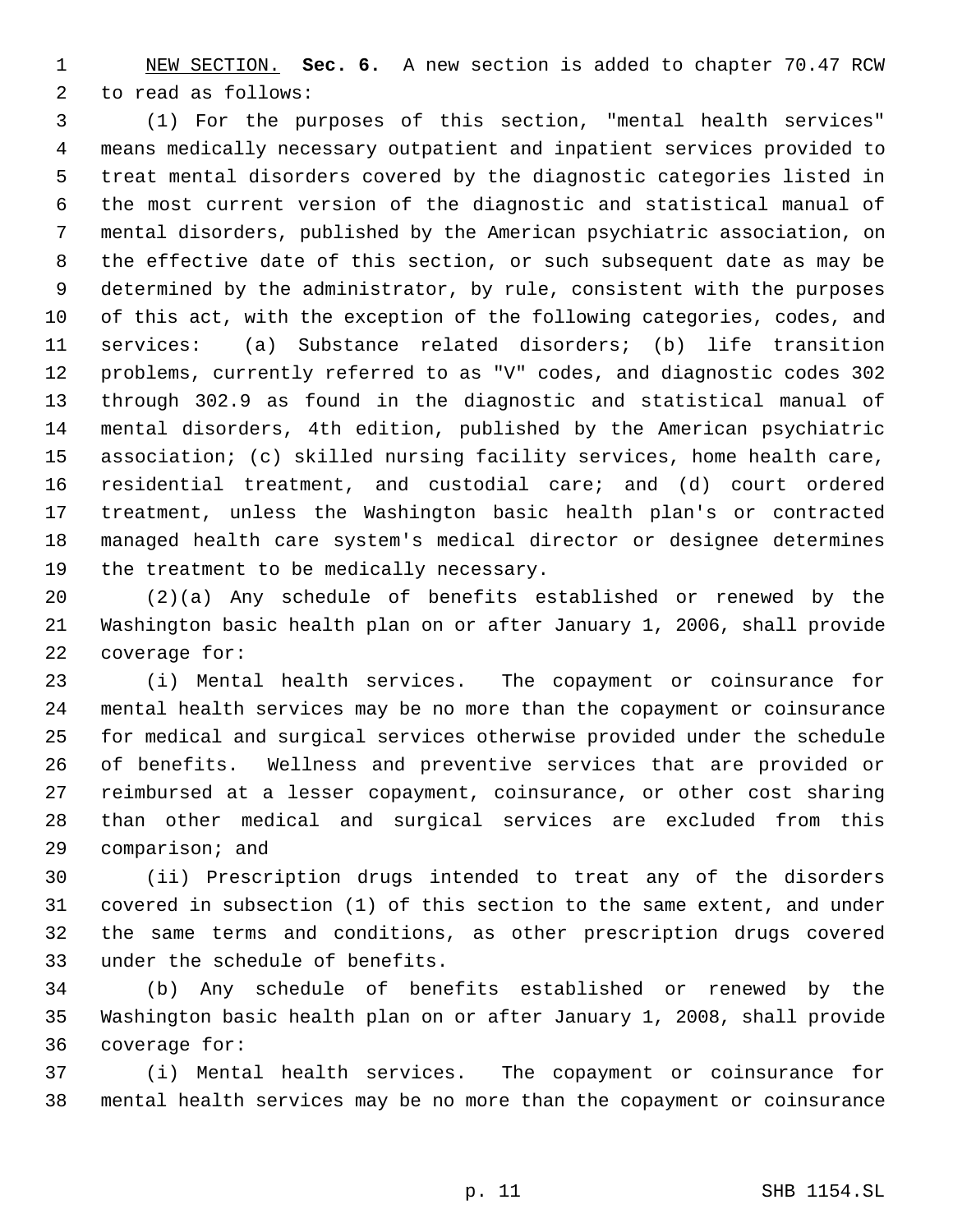for medical and surgical services otherwise provided under the schedule of benefits. Wellness and preventive services that are provided or reimbursed at a lesser copayment, coinsurance, or other cost sharing than other medical and surgical services are excluded from this comparison. If the schedule of benefits imposes a maximum out-of- pocket limit or stop loss, it shall be a single limit or stop loss for medical, surgical, and mental health services; and

 (ii) Prescription drugs intended to treat any of the disorders covered in subsection (1) of this section to the same extent, and under the same terms and conditions, as other prescription drugs covered under the schedule of benefits.

 (c) Any schedule of benefits established or renewed by the Washington basic health plan on or after July 1, 2010, shall include coverage for:

 (i) Mental health services. The copayment or coinsurance for mental health services may be no more than the copayment or coinsurance for medical and surgical services otherwise provided under the schedule of benefits. Wellness and preventive services that are provided or reimbursed at a lesser copayment, coinsurance, or other cost sharing than other medical and surgical services are excluded from this comparison. If the schedule of benefits imposes a maximum out-of- pocket limit or stop loss, it shall be a single limit or stop loss for medical, surgical, and mental health services. If the schedule of benefits imposes any deductible, mental health services shall be included with medical and surgical services for the purpose of meeting the deductible requirement. Treatment limitations or any other financial requirements on coverage for mental health services are only allowed if the same limitations or requirements are imposed on coverage for medical and surgical services; and

 (ii) Prescription drugs intended to treat any of the disorders covered in subsection (1) of this section to the same extent, and under the same terms and conditions, as other prescription drugs covered under the schedule of benefits.

 (3) In meeting the requirements of subsection (2)(a) and (b) of this section, the Washington basic health plan may not reduce the number of mental health outpatient visits or mental health inpatient days below the level in effect on July 1, 2002.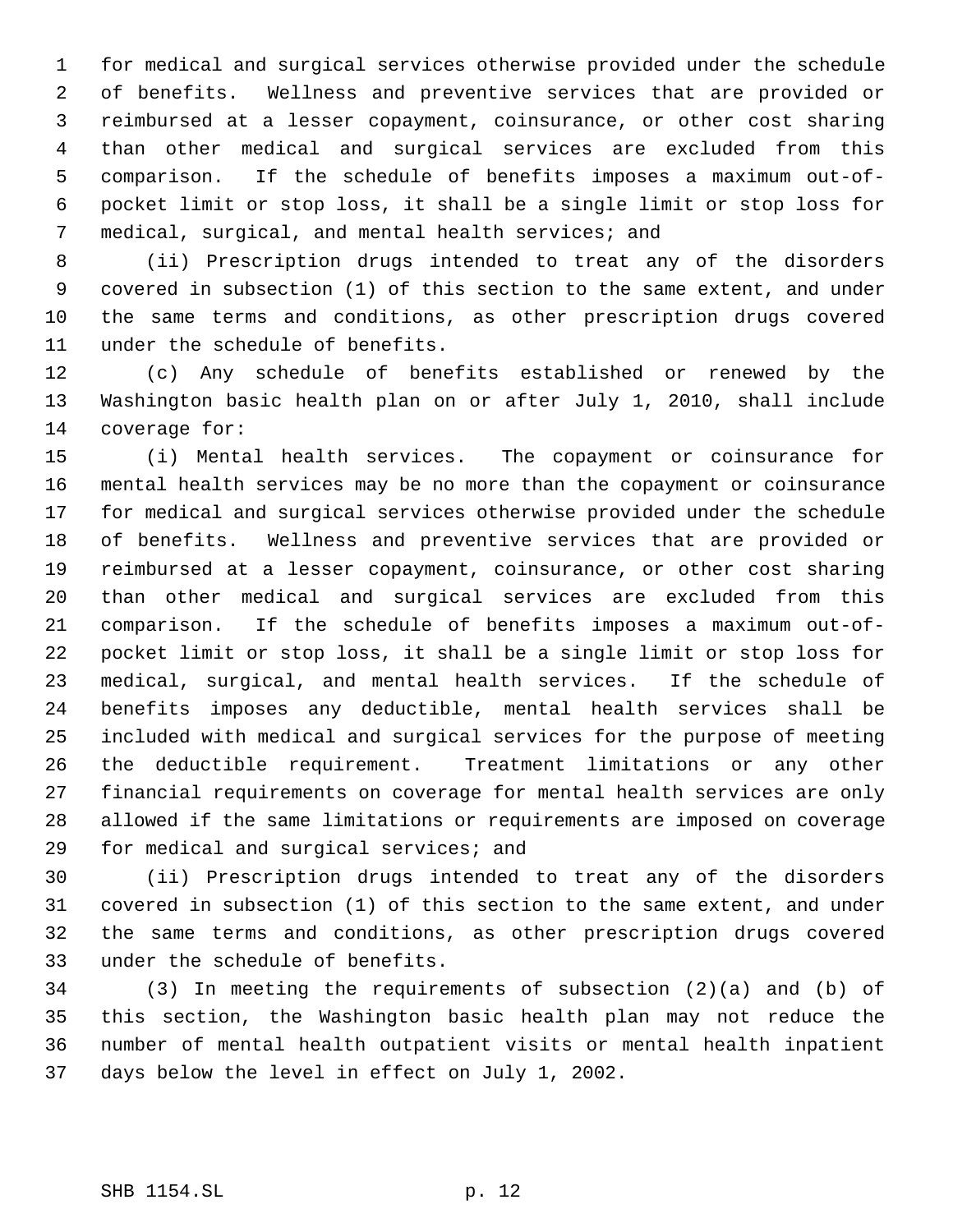(4) This section does not prohibit a requirement that mental health services be medically necessary as determined by the medical director or designee, if a comparable requirement is applicable to medical and surgical services.

 (5) Nothing in this section shall be construed to prevent the management of mental health services.

 **Sec. 7.** RCW 48.21.240 and 1987 c 283 s 3 are each amended to read as follows:

 (1) For groups not covered by section 3 of this act, each group insurer providing disability insurance coverage in this state for hospital or medical care under contracts which are issued, delivered, 12 or renewed in this state ((on or after July 1, 1986,)) shall offer optional supplemental coverage for mental health treatment for the insured and the insured's covered dependents.

 (2) Benefits shall be provided under the optional supplemental coverage for mental health treatment whether treatment is rendered by: (a) A ((physician licensed under chapter 18.71 or 18.57 RCW; (b) a 18 psychologist licensed under chapter 18.83)) licensed mental health provider regulated under chapter 18.57, 18.71, 18.79, 18.83, or 18.225 20 RCW;  $((e+))$  (b) a community mental health agency licensed by the department of social and health services pursuant to chapter 71.24 RCW; 22 or  $((\{d\})$   $(c)$  a state hospital as defined in RCW 72.23.010. The treatment shall be covered at the usual and customary rates for such 24 treatment. The insurer( $\left( \frac{1}{f} \right)$  health care service contractor, or health 25 maintenance organization)) providing optional coverage under the provisions of this section for mental health services may establish separate usual and customary rates for services rendered by ((physicians licensed under chapter 18.71 or 18.57 RCW, psychologists licensed under chapter 18.83 RCW, and community mental health centers licensed under chapter 71.24 RCW and state hospitals as defined in RCW 72.23.010)) the different categories of providers listed in (a) through 32 (c) of this subsection. However, the treatment may be subject to contract provisions with respect to reasonable deductible amounts or copayments. In order to qualify for coverage under this section, a licensed community mental health agency shall have in effect a plan for quality assurance and peer review, and the treatment shall be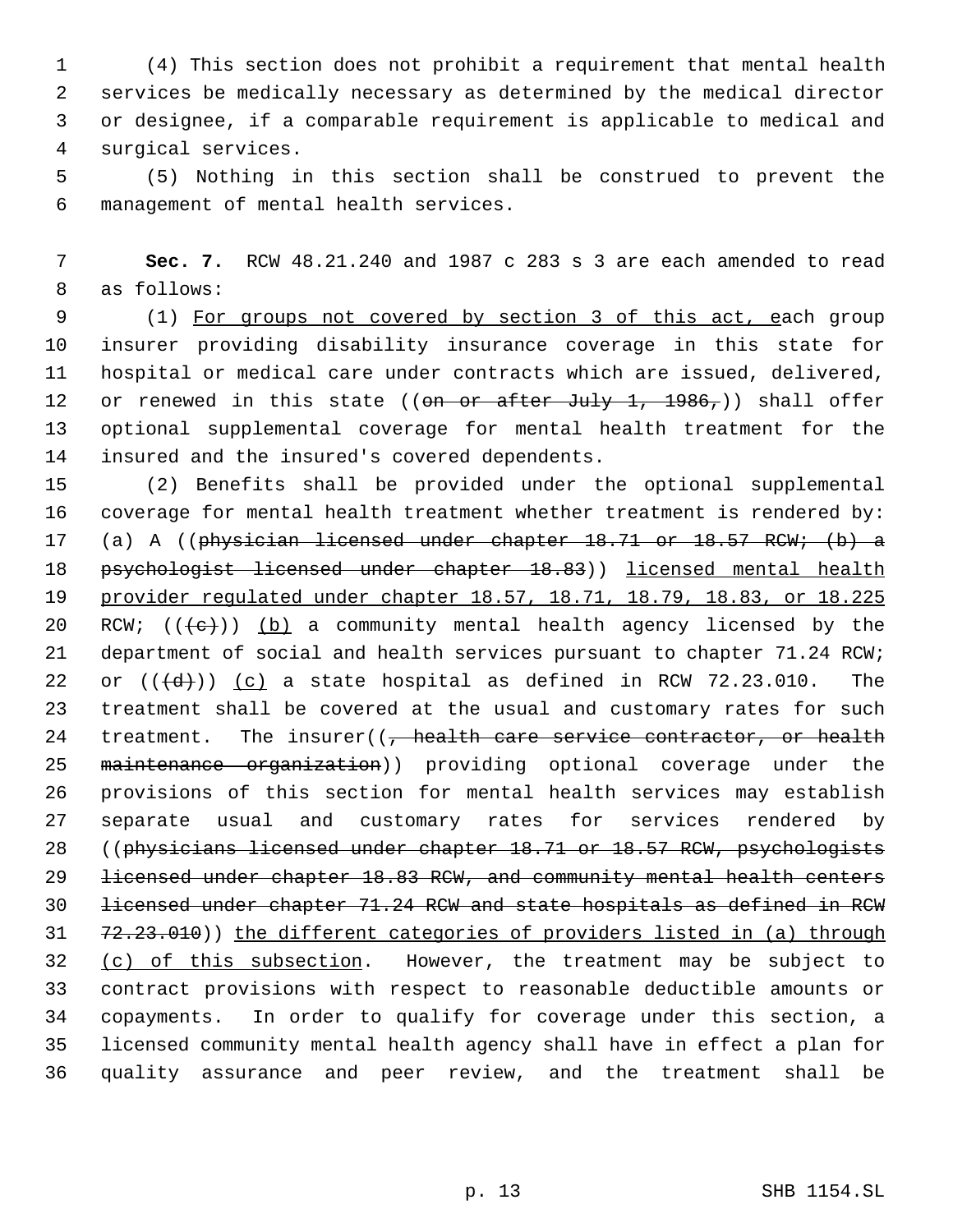1 supervised by ((a physician licensed under chapter 18.71 or 18.57 RCW 2 or by a psychologist licensed under chapter 18.83 RCW)) one of the categories of providers listed in (a) of this subsection.

 (3) For groups not covered by section 3 of this act, the group disability insurance contract may provide that all the coverage for mental health treatment is waived for all covered members if the contract holder so states in advance in writing to the insurer.

 (4) This section shall not apply to a group disability insurance contract that has been entered into in accordance with a collective bargaining agreement between management and labor representatives prior to March 1, 1987.

 **Sec. 8.** RCW 48.44.340 and 1987 c 283 s 4 are each amended to read as follows:

14 (1) For groups not covered by section 4 of this act, each health care service contractor providing hospital or medical services or benefits in this state under group contracts for health care services under this chapter which are issued, delivered, or renewed in this 18 state ((on or after July 1, 1986,)) shall offer optional supplemental coverage for mental health treatment for the insured and the insured's covered dependents.

 (2) Benefits shall be provided under the optional supplemental coverage for mental health treatment whether treatment is rendered by: (a) A ((physician licensed under chapter 18.71 or 18.57 RCW; (b) a 24 psychologist licensed under chapter 18.83)) licensed mental health provider regulated under chapter 18.57, 18.71, 18.79, 18.83, or 18.225 26 RCW;  $((e+))$  (b) a community mental health agency licensed by the 27 department of social and health services pursuant to chapter 71.24 RCW; 28 or  $((\{d\})$   $(c)$  a state hospital as defined in RCW 72.23.010. The treatment shall be covered at the usual and customary rates for such 30 treatment. The  $((\frac{1}{1} + \frac{1}{1})$  health care service contractor( $(\frac{1}{1} + \frac{1}{1})$  health maintenance organization)) providing optional coverage under the provisions of this section for mental health services may establish separate usual and customary rates for services rendered by ((physicians licensed under chapter 18.71 or 18.57 RCW, psychologists licensed under chapter 18.83 RCW, and community mental health centers licensed under chapter 71.24 RCW and state hospitals as defined in RCW 37 72.23.010)) the different categories of providers listed in (a) through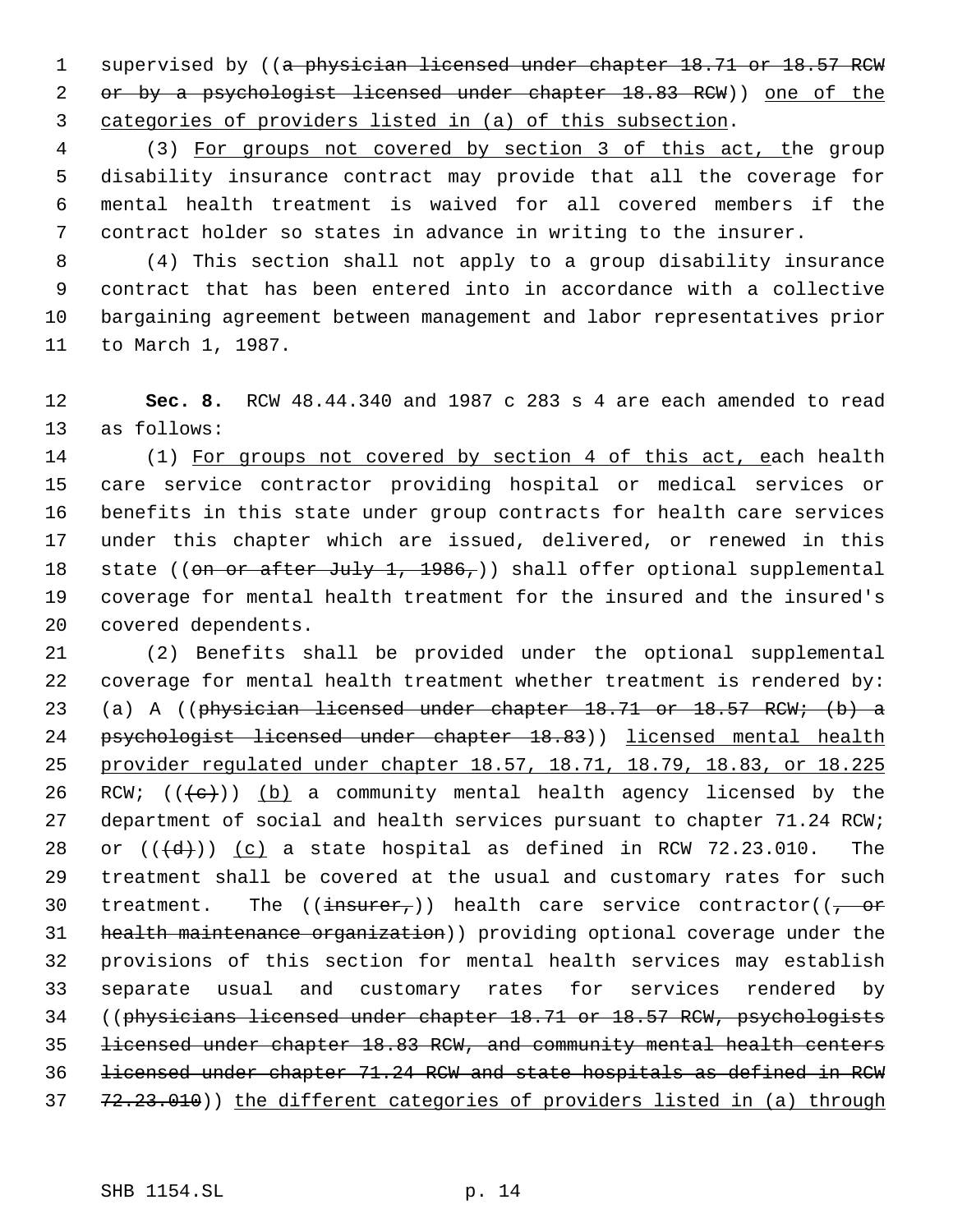1 (c) of this subsection. However, the treatment may be subject to contract provisions with respect to reasonable deductible amounts or copayments. In order to qualify for coverage under this section, a licensed community mental health agency shall have in effect a plan for quality assurance and peer review, and the treatment shall be supervised by ((a physician licensed under chapter 18.71 or 18.57 RCW 7 or by a psychologist licensed under chapter 18.83 RCW)) one of the categories of providers listed in (a) of this subsection.

9 (3) For groups not covered by section 4 of this act, the group contract for health care services may provide that all the coverage for mental health treatment is waived for all covered members if the contract holder so states in advance in writing to the health care service contractor.

 (4) This section shall not apply to a group health care service contract that has been entered into in accordance with a collective bargaining agreement between management and labor representatives prior to March 1, 1987.

 **Sec. 9.** RCW 48.46.290 and 1987 c 283 s 5 are each amended to read as follows:

 (1) For groups not covered by section 5 of this act, each health maintenance organization providing services or benefits for hospital or medical care coverage in this state under group health maintenance 23 agreements which are issued, delivered, or renewed in this state ((on 24 or after July 1, 1986,)) shall offer optional supplemental coverage for mental health treatment to the enrolled participant and the enrolled participant's covered dependents.

 (2) Benefits shall be provided under the optional supplemental coverage for mental health treatment whether treatment is rendered by the health maintenance organization or the health maintenance organization refers the enrolled participant or the enrolled 31 participant's covered dependents for treatment  $((\pm \Theta))$  by: (a) A ((physician licensed under chapter 18.71 or 18.57 RCW; (b) a psychologist licensed under chapter 18.83)) licensed mental health provider regulated under chapter 18.57, 18.71, 18.79, 18.83, or 18.225 35 RCW;  $((e+))$  (b) a community mental health agency licensed by the department of social and health services pursuant to chapter 71.24 RCW; 37 or  $((\{d\})$   $(c)$  a state hospital as defined in RCW 72.23.010. The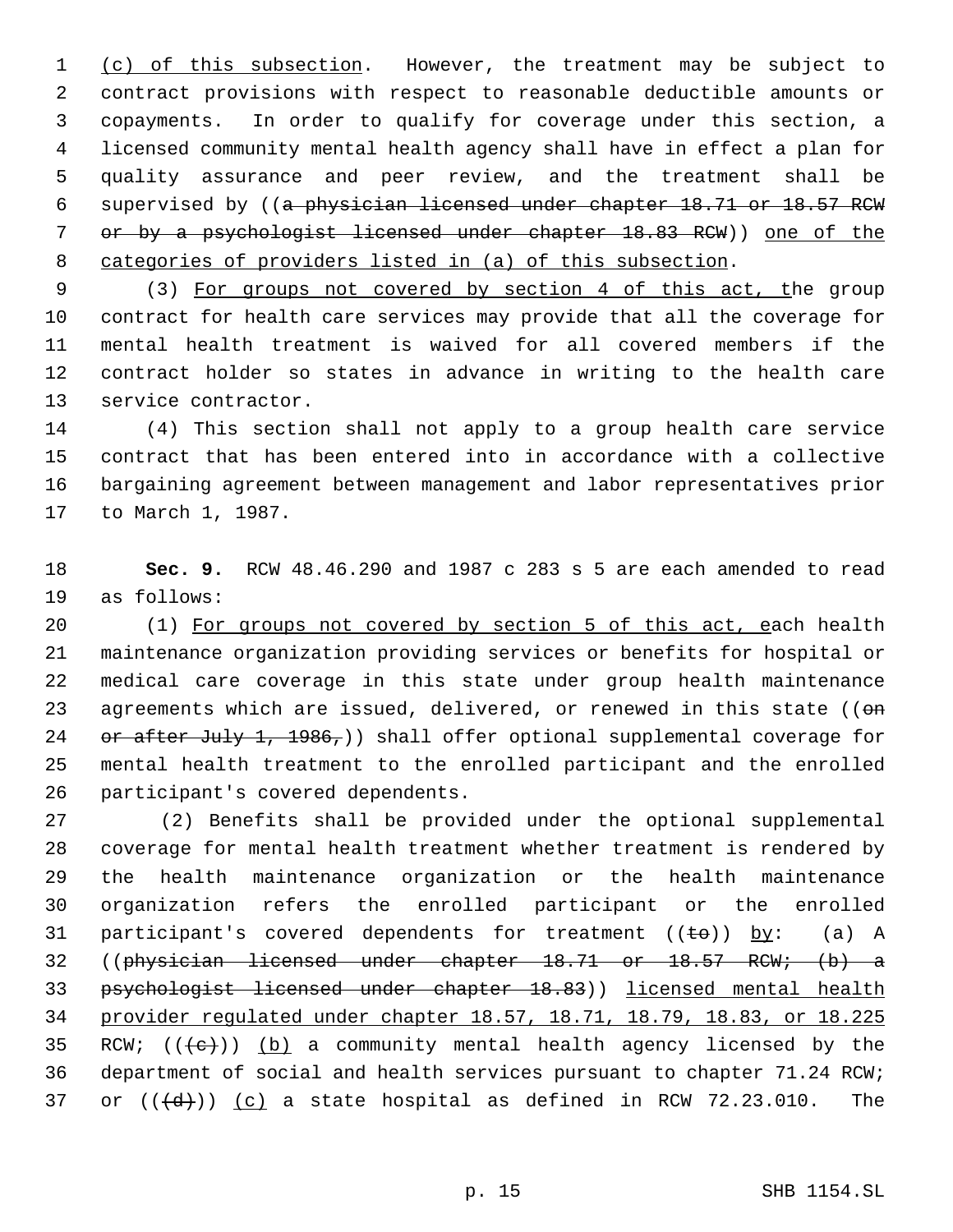treatment shall be covered at the usual and customary rates for such 2 treatment. The ((insurer, health care service contractor, or)) health maintenance organization providing optional coverage under the provisions of this section for mental health services may establish separate usual and customary rates for services rendered by ((physicians licensed under chapter 18.71 or 18.57 RCW, psychologists licensed under chapter 18.83 RCW, and community mental health centers 8 licensed under chapter 71.24 RCW and state hospitals as defined in RCW 9 72.23.010)) the different categories of providers listed in (a) through 10 (c) of this subsection. However, the treatment may be subject to contract provisions with respect to reasonable deductible amounts or copayments. In order to qualify for coverage under this section, a licensed community mental health agency shall have in effect a plan for quality assurance and peer review, and the treatment shall be 15 supervised by ((a physician licensed under chapter 18.71 or 18.57 RCW 16 or by a psychologist licensed under chapter 18.83 RCW)) one of the 17 categories of providers listed in (a) of this subsection.

18 (3) For groups not covered by section 5 of this act, the group health maintenance agreement may provide that all the coverage for mental health treatment is waived for all covered members if the contract holder so states in advance in writing to the health maintenance organization.

 (4) This section shall not apply to a group health maintenance agreement that has been entered into in accordance with a collective bargaining agreement between management and labor representatives prior to March 1, 1987.

 NEW SECTION. **Sec. 10.** A new section is added to chapter 48.02 RCW to read as follows:

 The insurance commissioner may adopt rules to implement sections 3 through 5 of this act, except that the rules do not apply to health benefit plans administered or operated under chapter 41.05 or 70.47 RCW.

 NEW SECTION. **Sec. 11.** A new section is added to chapter 70.47 RCW to read as follows:

 The administrator may adopt rules to implement section 6 of this act.